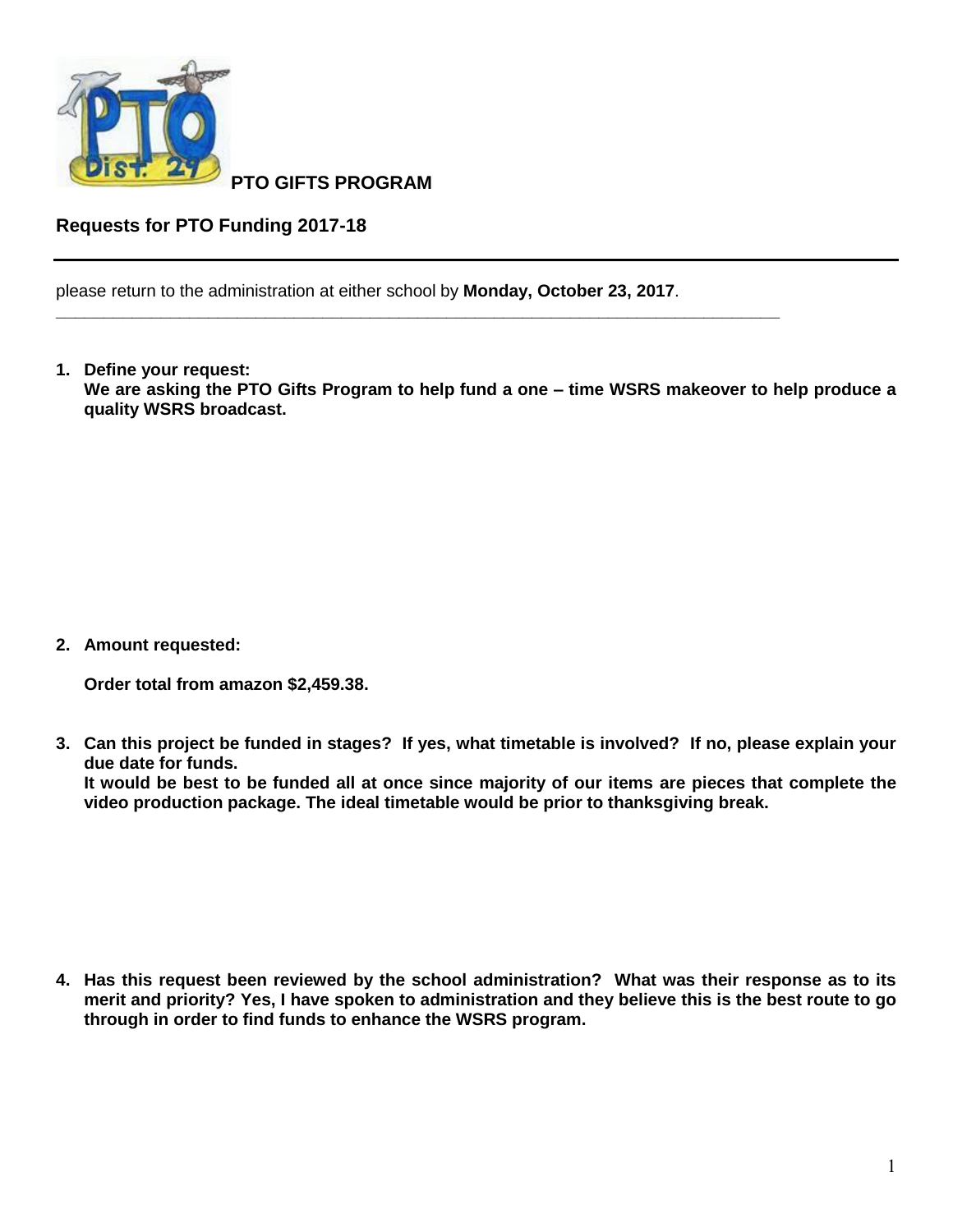**5. Number of Students that will be impacted or benefit from your request:**

**Roughly we receive 20 students for WSRS but the production equipment being requested will be open to other classes such as digital filmmaking and Entrepreneurship.**

**6. Is this a one-time request or do you envision needing additional PTO funds in the future or long range? If you will require additional PTO funds, please explain why this cannot be added into your annual budget.**

**Last year WSRS made the transition from paper news to video broadcast and we recognized many technology needs to improve the quality of the broadcast. This is my first year running the program and having a background in video production I have narrowed down the tech needs for WSRS in order to produce a quality broadcast for years to come. I work for the tech department and all funds for our department have been allocated.**

**7. What is the intended goal of your request? Would it have any other uses or applications? Is this a start up program or is it enhancing an existing program? Use additional paper if needed.**

**This request will enhance the video quality of WSRS but also allow other classes that use video production in their curriculum to utilize the equipment as well.** 

**8. What are the long range benefits of your request?**

**Not only will kids, staff and community be proud of what WSRS does, but can open the door to other video production projects that may enhance student learning. In addition to those benefits the new equipment will help strengthen the students' knowledge in video production that can serve them as they move through their educational development.**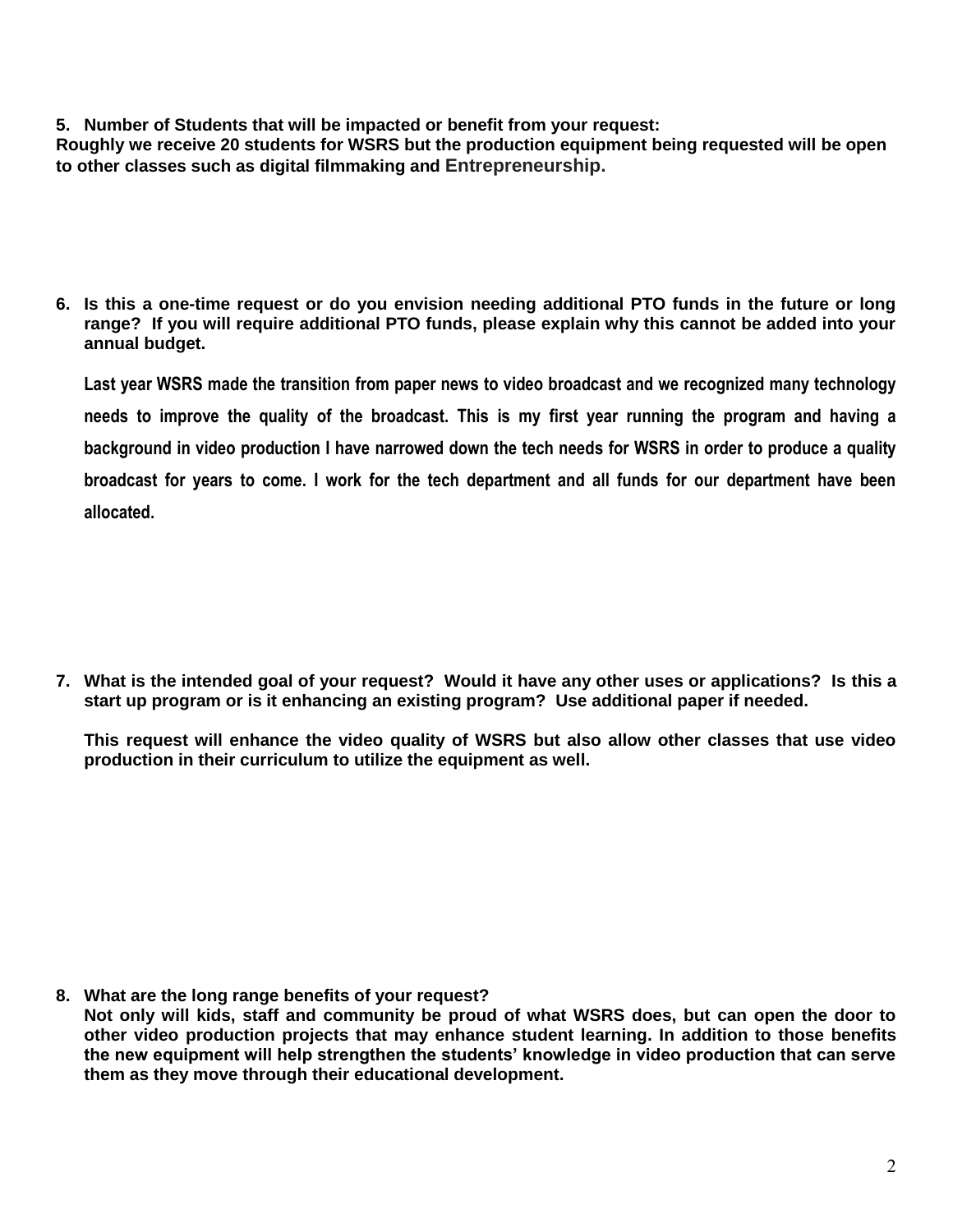**9. If you are requesting a capital asset/investment, please provide a minimum of two options/pricing quotes on the item and attach to this form. Please identify your first choice and why.**

**All pricing of items are included with this application.**

**10. Have you exhausted all other funding options before coming to the PTO Gifts Program? Yes, we have and have already talked to administration and we were asked to use the PTO gifts to fulfill our request. If you would like to speak further in regards to the items requested please feel free to email me at [garciao@sunsetridge29.org](mailto:garciao@sunsetridge29.org) or 847-881-9452**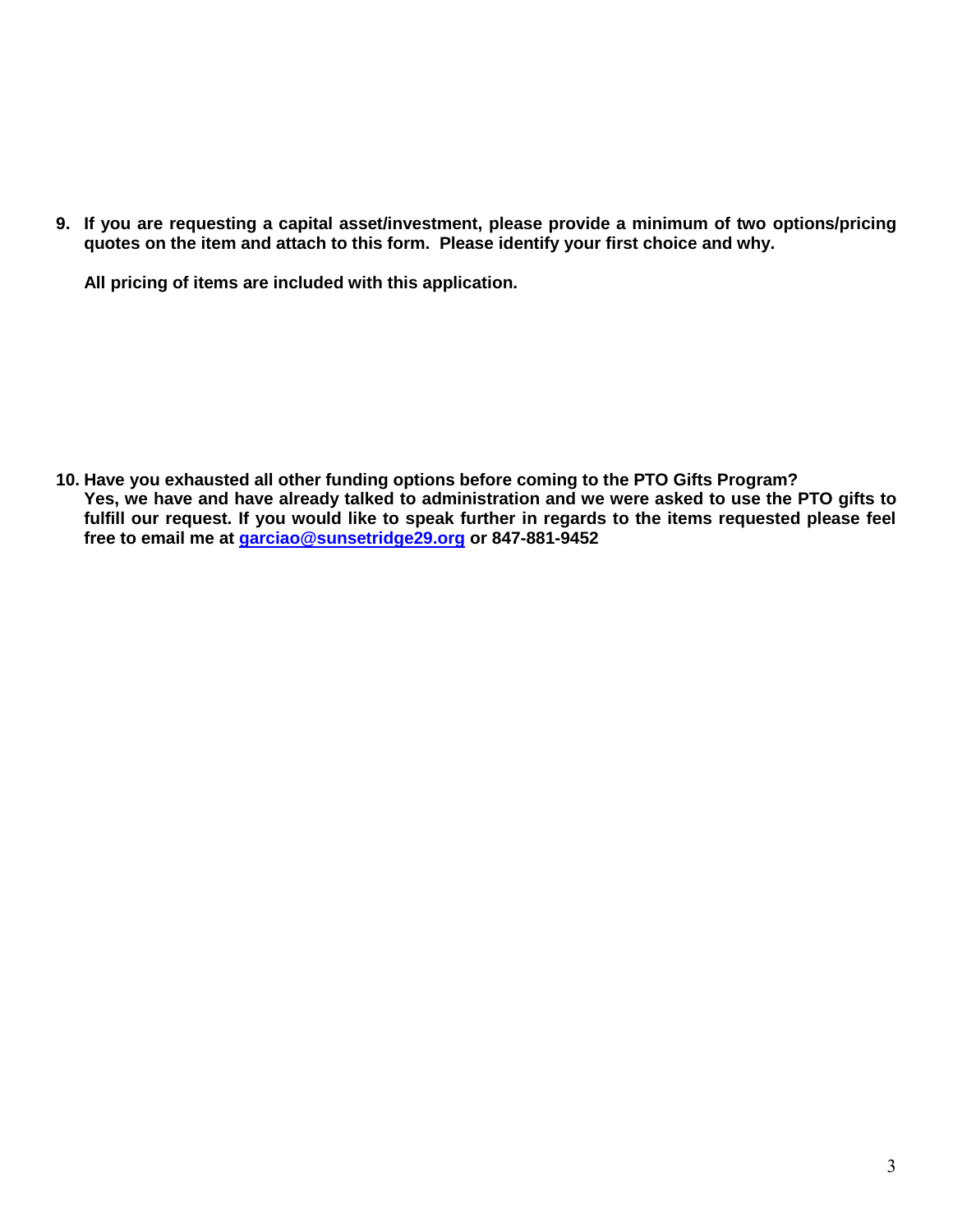# Checkout (18 items)

| 1 | <b>Shipping address</b> | Oscar Garcia<br>1615 N 40TH AVE<br>STONE PARK, IL 60165-1111<br>Or FREE Pickup from an Amazon Lincoln Park location | Change |
|---|-------------------------|---------------------------------------------------------------------------------------------------------------------|--------|
| 2 | <b>Payment method</b>   | Debit ending in 8575<br>Billing address: Same as shipping address.<br>Add a gift card or promotion code             | Change |
|   |                         | Apply<br>Enter code                                                                                                 |        |

# **3 Review items and shipping**

**Save \$5 on your next Prime Pantry order by selecting "FREE No-Rush Shipping" below**

#### **Estimated delivery: Oct. 26, 2017**

and see other gift options Add a gift [receipt](https://www.amazon.com/gp/buy/gift/handlers/display.html/ref=ox_spc_to_gift?ie=UTF8&fromAnywhere=0&itemId=miq%3A%2F%2Fdocument%3A1.0%2FOrdering%2Famazon%3A1.0%2FLineItem%3A1.0%2F24059f89-2c65-4dd1-a74a-b3a16d1f4ae7&showBackBar=1)

Items shipped from Amazon.com



**Q** 2 **ty:** Qty: 2 **Choose your Prime delivery option: NEEWER 160 LED CN-160 Dimmable Ultra High Power Panel Digital Camera / Camcorder Video Light, LED Light for Canon, Nikon, Pentax, Panasonic,SONY, Samsung and Olympus Digital SLR Cameras \$32.99** Sold by: Amazon.com LLC

**1 business day** \$7.98 - One-Day Shipping **2 business days** FREE Two-Day Shipping **4-5 business days** FREE Standard Shipping **6 business days** FREE No-Rush Shipping Get a \$5 reward for Prime Pantry. [Details](https://www.amazon.com/gp/shipoptions/promotions/details?ie=UTF8&nodeID=no-rush-five-dollars-pantry&pop-up=1&ref=ox_shipoption_promodetails) Place your order

By placing your order, you agree to Amazon's [privacy](https://www.amazon.com/gp/help/customer/display.html/ref=chk_help_privacytop_pri?ie=UTF8&nodeId=201909010) notice and [conditions](https://www.amazon.com/gp/help/customer/display.html/ref=chk_help_termstop_pri?ie=UTF8&nodeId=201909000) of use.

### **Order Summary**

| Items $(18)$ :                  | \$2,413.85 |
|---------------------------------|------------|
| Shipping & handling:            | \$18.33    |
| Total before tax:               | \$2,432.18 |
| Estimated tax to be collected:* | \$27.20    |
|                                 |            |

**Order total: \$2,459.38**

#### How are shipping costs [calculated?](https://www.amazon.com/gp/help/customer/display.html/ref=chk_help_shipcosts_pri?ie=UTF8&nodeId=468520)

Prime shipping benefits have been applied to your order. (Why aren't all my items [eligible?](https://www.amazon.com/gp/help/customer/display.html?ie=UTF8&nodeId=201118050))

**Prime Member, get this item TOMORROW by selecting "FREE One-Day Shipping" below**

**Guaranteed delivery date: Oct. 25, 2017** If you order within 7 hrs. ([Details](https://www.amazon.com/gp/help/customer/display.html/ref=chk_ship_ft_details_pri?ie=UTF8&nodeId=3510241))

Items shipped from Amazon.com

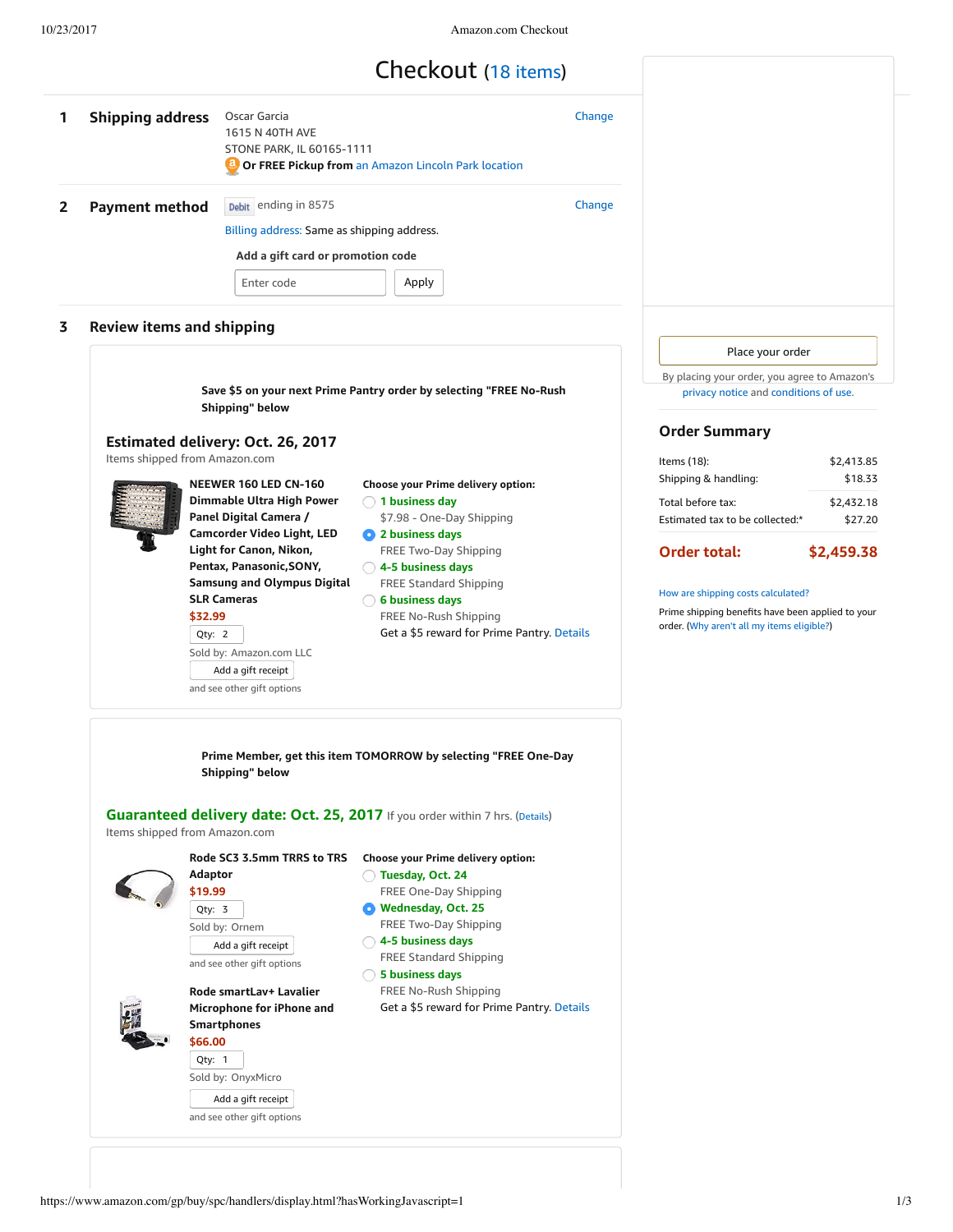**Save \$5 on your next Prime Pantry order by selecting "FREE No-Rush**